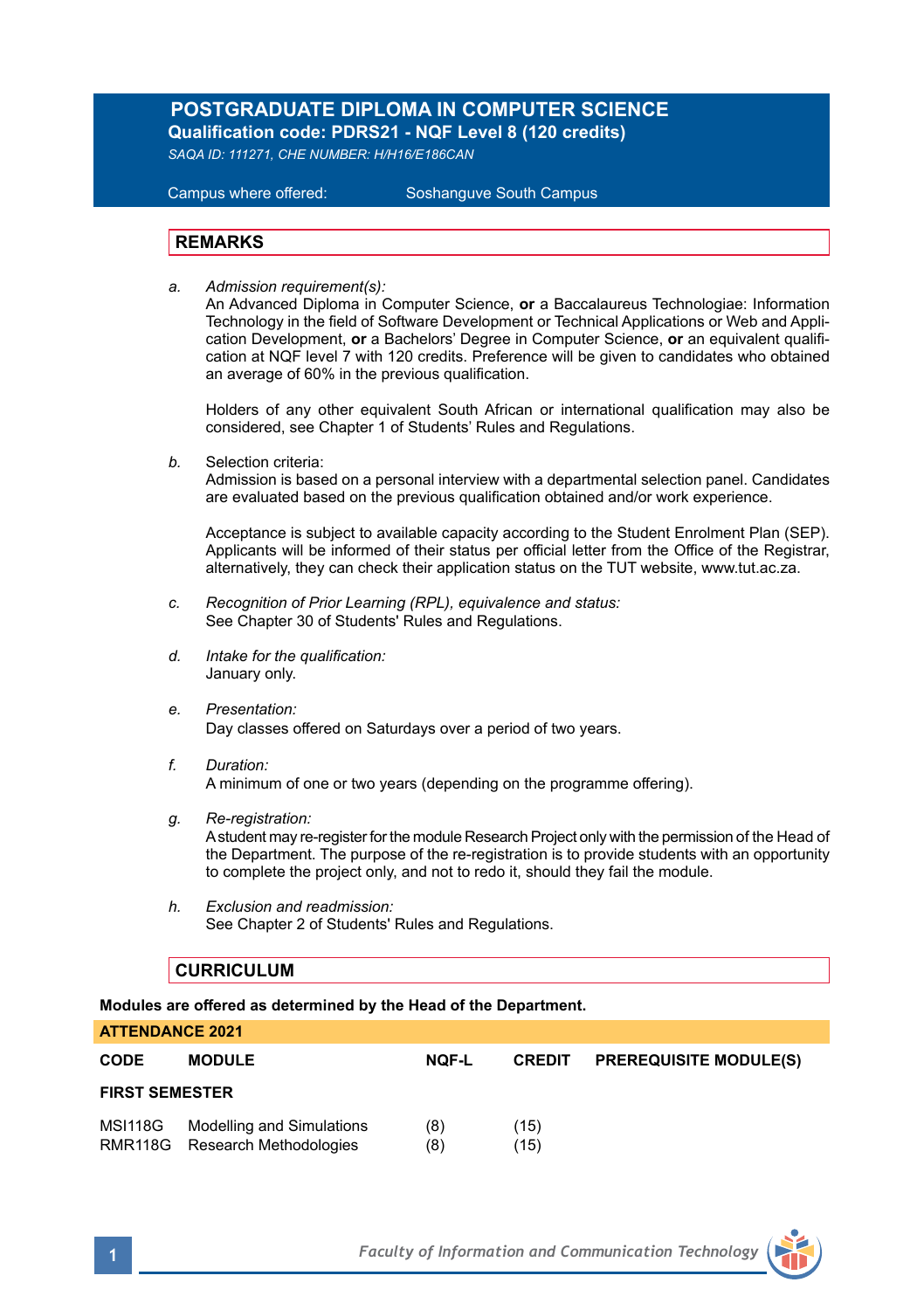## **SECOND SEMESTER**

| <b>DSC118G</b>         | Data Science and Big Data<br>Analytics                  | (8) | (15) |  |  |
|------------------------|---------------------------------------------------------|-----|------|--|--|
|                        | plus three of the following electives:                  |     |      |  |  |
| <b>First semester</b>  |                                                         |     |      |  |  |
| <b>NTT118G</b>         | New Technological Trends<br>(first-semester module)     | (8) | (15) |  |  |
| OEN118G                | <b>Ontology Engineering</b><br>(first-semester module)  | (8) | (15) |  |  |
| <b>Second semester</b> |                                                         |     |      |  |  |
| ACX118G                | Algorithms and Complexity<br>(second-semester module)   | (8) | (15) |  |  |
| FRD118G                | Formal Aspects of Computing<br>(second-semester module) | (8) | (15) |  |  |

## **ATTENDANCE 2022**

| <b>CODE</b> | <b>MODULE</b>                                                                                               | <b>NOF-L</b> | <b>CREDIT</b> | <b>PREREQUISITE MODULE(S)</b> |
|-------------|-------------------------------------------------------------------------------------------------------------|--------------|---------------|-------------------------------|
| RRS118R     | RRS108G Research Project<br>Research Project (re-registration) (8)<br>(semester module, see<br>Paragraph q) | (8)          | (30)<br>(0)   | Research Methodologies        |

## **plus three of the following electives if not already completed in the first year:**

| <b>First semester</b>                |                                                       |     |      |
|--------------------------------------|-------------------------------------------------------|-----|------|
| <b>NTT118G</b>                       | New Technological Trends                              | (8) | (15) |
|                                      | (first-semester module)                               |     |      |
| OEN118G                              | <b>Ontology Engineering</b>                           | (8) | (15) |
|                                      | (first-semester module)                               |     |      |
| <b>Second semester</b>               |                                                       |     |      |
| ACX118G                              | Algorithms and Complexity<br>(second-semester module) | (8) | (15) |
| <b>FRD118G</b>                       | Formal Aspects of Computing                           | (8) | (15) |
|                                      | (second-semester module)                              |     |      |
| TOTAL CREDITS FOR THE QUALIFICATION: |                                                       |     |      |

# **MODULE INFORMATION (OVERVIEW OF SYLLABUS)**

The syllabus content is subject to change to accommodate industry changes. Please note that a more detailed syllabus is available at the Department or in the study guide that is applicable to a particular module. At time of publication, the syllabus content was defined as follows:

## **A**

# **ALGORITHMS AND COMPLEXITY (ACX118G) 1 X 4-HOUR COMPUTER-BASED**

# *(Module custodian: Department of Computer Science)*

The purpose of this module is to prepare students to acquire the central concepts and skills required to design and implement algorithms and conduct their computational complexity analysis for performance efficiency of implementation. (Total tuition time: not available)